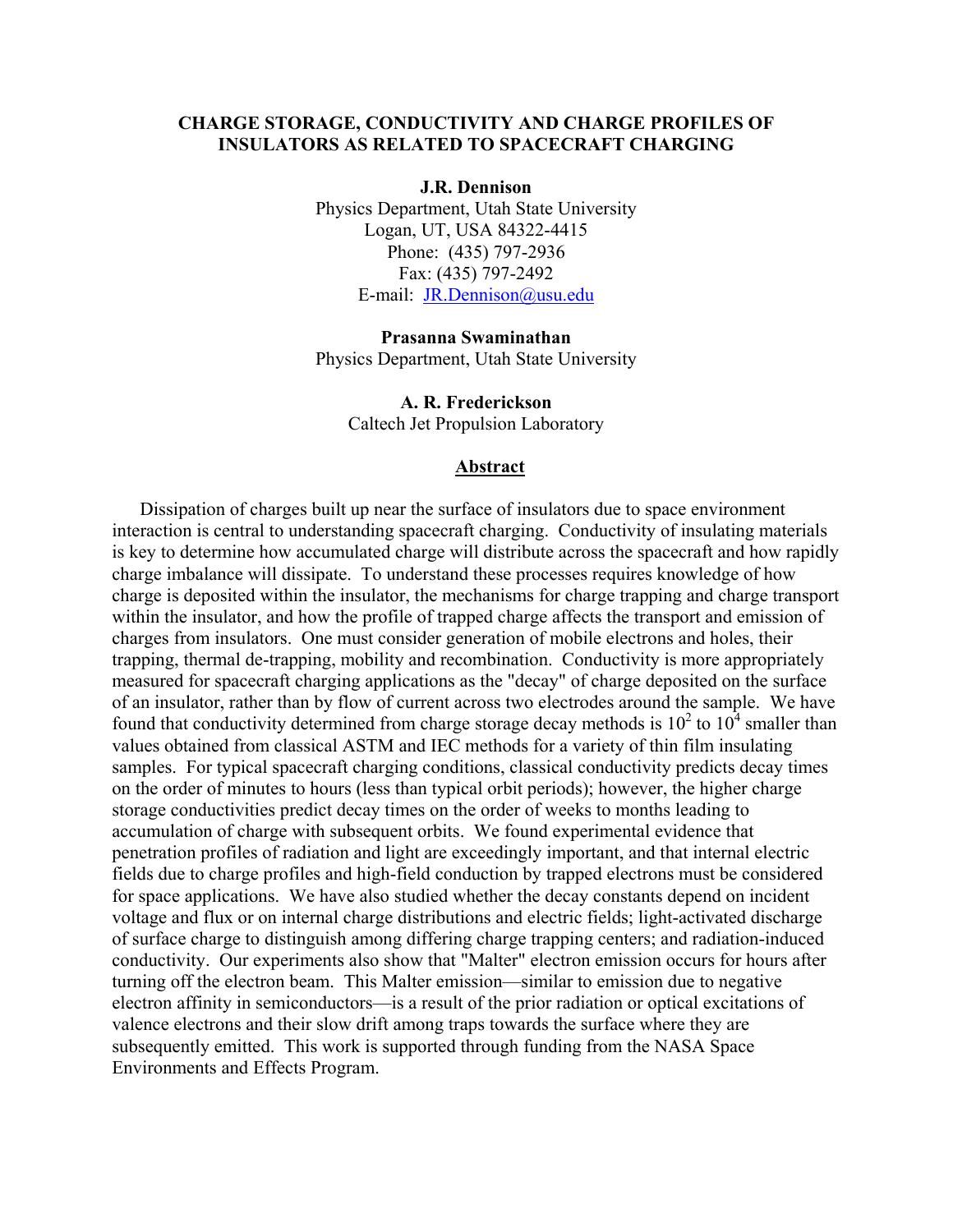

### **Introduction**

In the space environment, charge is deposited on the surface of the spacecraft as it orbits. Hence, the orbital periodicity sets the relevant time scale for the problem; typical orbits of nearearth satellites range from 1 to 24 hours. For example, satellite orbit or rotation period determines the time surfaces are exposed to sunlight and subject to photoemission. Charge accumulated on the insulating spacecraft surfaces typically dissipates through the insulator to a conducting substrate. To better understand the charging phenomena, one then needs to relate conductivity or charge mobility to a suitable time scale. The charge storage decay time to the conducting substrate depends on the (macroscopic) conductivity or equivalently the (microscopic) charge mobility for the insulator. If the charge decay time exceeds the orbit time, not all charge will be dissipated before orbital conditions again charge the satellite, and charge can accumulate. As the insulator accumulates charge, the electric field rises until the insulator breaks down and generates a pulse.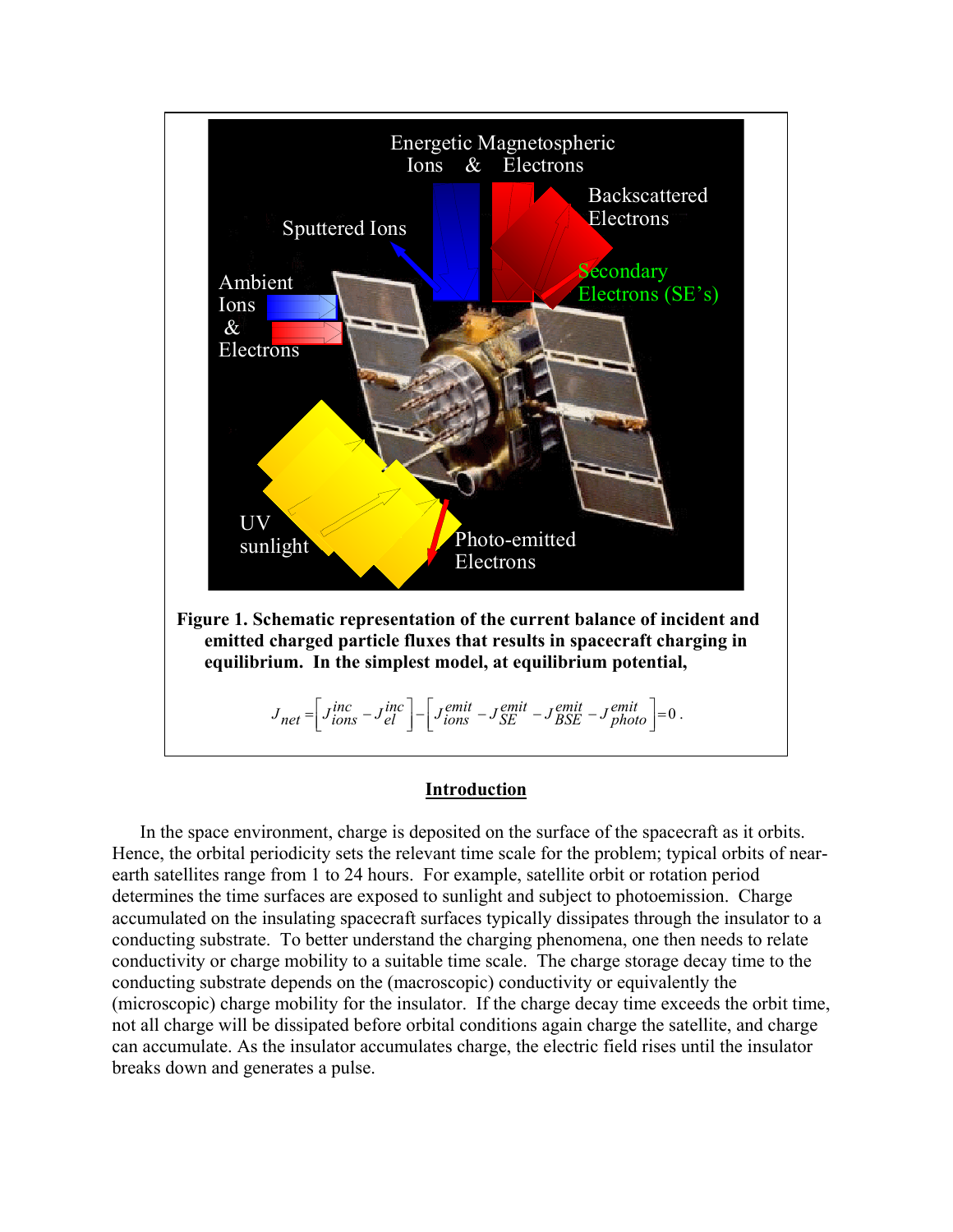In the simplest model of spacecraft charging, the charge on satellite surfaces accumulates in such a way as to produce an electric field that modifies the incident and emitted charge particle fluxes so that a net current balance and charge equilibrium is achieved. This current balance is depicted in Figure 1. The model is plausible, if simplistic, for a fully conductive spacecraft for which the charge will readily redistribute over the entire satellite in the case of absolute charging (or over isolated sections, for differential charging). The surface of conductors will charge to the point where the incident currents from the environment fluxes are equal to emission currents. By contrast, as insulating spacecraft materials accumulate charge, their low charge mobility causes



charge to accumulate where deposited, and the local electric fields to rise until the leakage current from the insulators to underlying conductors equals the accumulation current from the environment (or until the charge stored in the insulator actually breaks down and generates a charge pulse). Hence, conductivity of insulating materials is a key transport parameter to determine how accumulated charge will distribute across the spacecraft, how rapidly charge imbalance will dissipate, and what equilibrium potential an insulator will adopt under given environmental conditions [1].

Treating a thin film insulator as simple capacitor, charge decay time is proportional to resistivity. As a first approximation, the thin-film insulator can be treated as a planar capacitor (with the charged front surface and conducting rear electrode acting as the electrodes); all charge resides at the interfaces, that discharges in an Ohmic fashion through the bulk of the insulator. In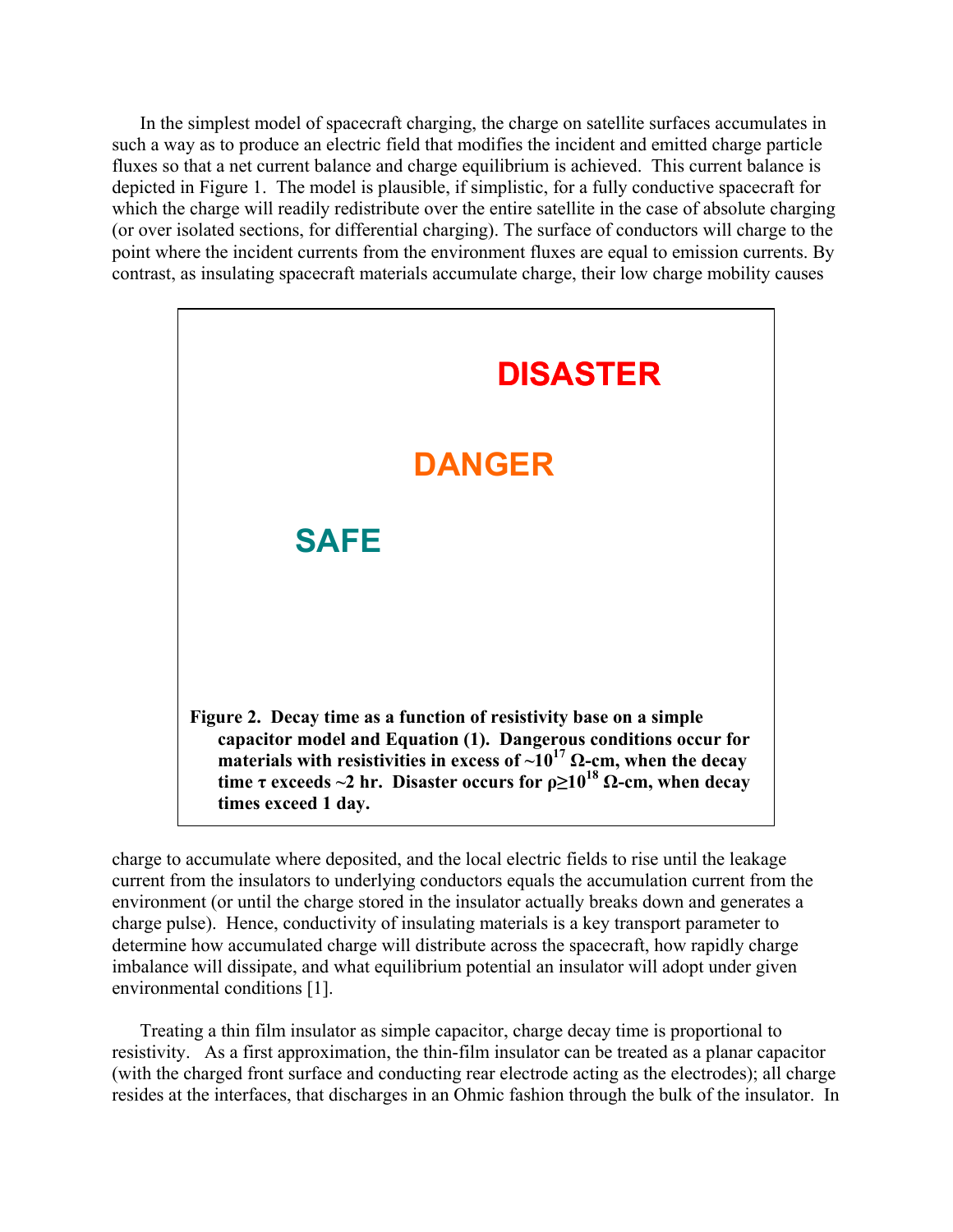this approximation, the RC-time constant or relaxation time,  $\tau$ , for discharging insulator can be written as:

$$
\tau = \rho \varepsilon_r \varepsilon_0 \tag{1}
$$

where  $\rho$  is the material resistivity, and  $\varepsilon_0$  is the permitivity of free space. The relative dielectric constant,  $\varepsilon_r$ , of nearly all spacecraft insulators lie within a narrow range, 2-10, and is well known for most materials; thus, determination of the resistivity follows directly from measuring the relaxation time. The decaying surface potential can then be estimated as a function of time as  $\sigma(t) = \sigma_0 \cdot e^{-t/\tau}$ , where  $\sigma_0$  is the initial sample surface charge induced by electron beam irradiation, and  $\sigma$  is the decaved surface charge after a time interval, t. Therefore,  $\tau$  is equivalently the relaxation time or the charge storage decay time, the time it takes for the surface charge to drop to 1/e of its initial value. Note that in this simple model, decay time is an intrinsic material property, independent of surface area or thickness.

Figure 2 shows a plot of decay time as a function of resistivity, Equation (1), for a relevant range of resistivity values. Values of typical spacecraft insulator material resistivities found in handbooks are in the range of  $10^{13}$  to  $10^{17}$  Ω-cm [2]. These corresponding to decay times of  $\sim$ 1 sec to  $\sim$ 2 hr, suggesting that in most cases charge collected by common spacecraft insulators will dissipate faster than the charge is renewed. Considering these results, dangerous conditions occur for materials with resistivities in excess of ~10<sup>17</sup>  $\Omega$ -cm, when  $\tau$  exceeds  $\sim$ 2 hr. Disastrous conditions occur for  $\rho \geq 10^{18} \Omega$ -cm, when decay times exceed 1 day.



Thus, it becomes critical for reliable spacecraft charging modeling to determine appropriate values of resistivity for typical thin film insulating materials [1,3,4]. The bulk resistivity values of insulators used to model spacecraft charging have traditionally been obtained from the handbook [2] values found by the classical ASTM/IEC methods [5,6]. However, recent work has shown that these classical methods are often not applicable to situations encountered in spacecraft charging [1,3,4,7,8]. The charge storage method—described below—was developed to measure the resistivity in a more applicable configuration. Results from charge storage resistivity methods find  $\rho$  values  $10^{1}$ - $10^{4}$  times larger than classical handbook values, based on tests performed by Frederickson and coworkers on approximately ten different materials, including polyimides, Mylar<sup>TM</sup>, Teflon<sup>TM</sup>, silicate glasses, and circuit boards [1,3,4]. Returning to Figure 2, the relevant decay times corresponding to the higher charge storage resistivities of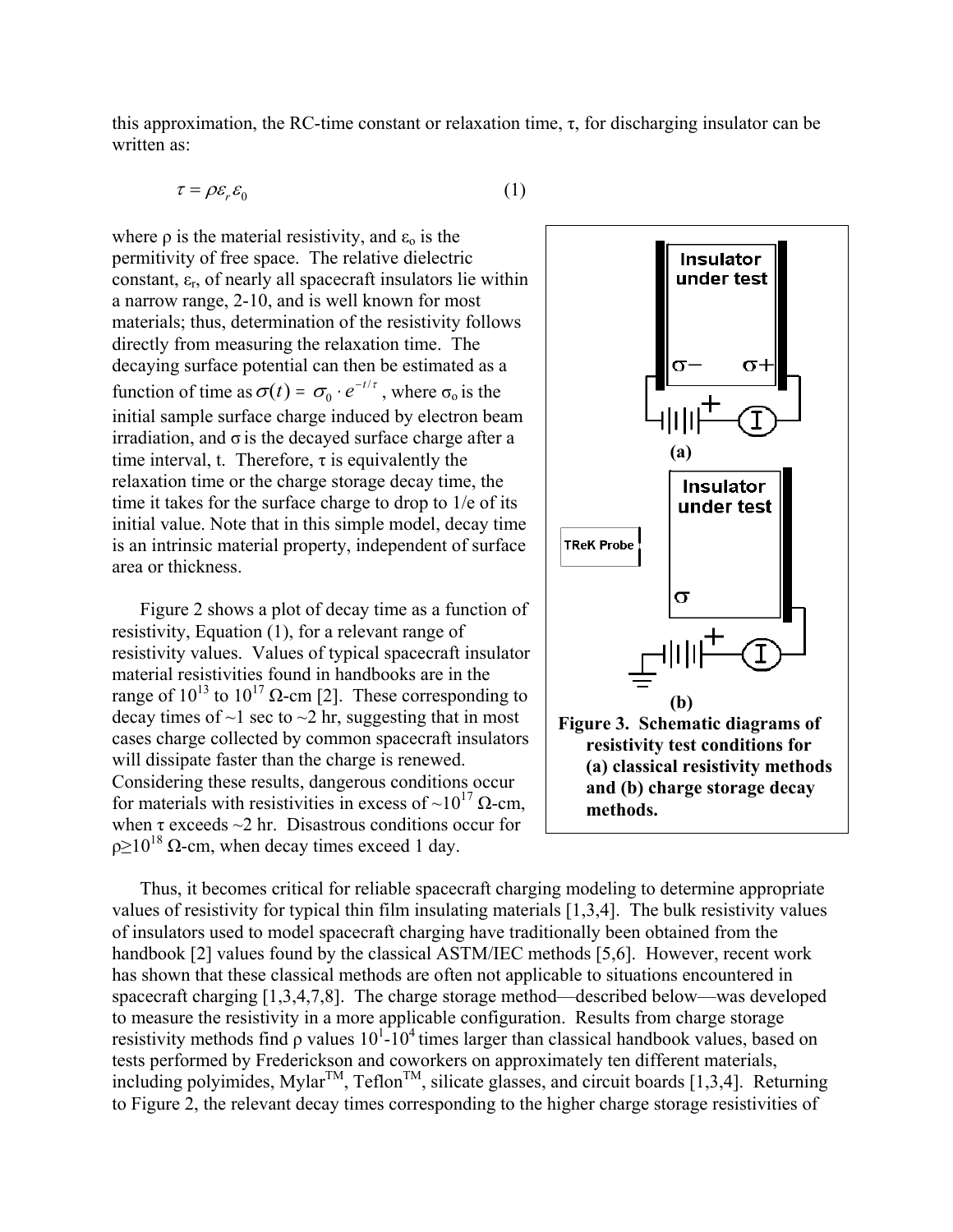these typical spacecraft insulators in the range of  $10^{14}$  to  $10^{21}$  Ω-cm are ~1 min to several years, clearly in the danger or disaster zones. Resistivity values based on the charge storage method have recently been used to correctly predict charging events observed in real satellite data, through modeling of pulses occurring aboard the CRESS satellite (see below) [8]. Given these results, we have concluded that charge storage resistivity methods are more appropriate than classical methods for many spacecraft charging problems.

This paper describes measurements of the decay of charge deposited on the surface of insulators or within a narrow region below the surface. The work is a joint project by the Jet Propulsion Laboratory (JPL) and Utah State University (USU) sponsored through the NASA Space Environments and Effects (SEE) Program [7]. All data presented in this paper were taken at JPL. Preliminary studies using the charge storage method and further details of the methods and instrumentation are found elsewhere [1,3,4]. Swaminathan, *et al*. provides a detailed comparison between classical and charge storage methods used to measure resistivity [1].

# **Comparison of Resistivity Test Methods**

Classical methods use a parallel plate capacitor configuration to



**300 V DC. The bottom curve is for a 0.8 mm thick FR4 printed circuit board sample, initially charged to -600 V DC. [4] (b) Surface voltage decay for the two polyimide samples. Low-energy electron charging occurred at 0 days and resulted in the solid data points. Electron beam charging occurred at 23.7 days resulting in the open data points. [3]** 

determine the conductivity of insulators by application of a constant voltage (**E**-field) and the measurement of the resulting leakage current across the plates and through the insulator [1,5 ,6]. Figure 3(a) shows the preferred experimental arrangement for the ASTM-IEC or classical resistance method that is valid in the range of  $10^{7}$  ( $\phi$  < 10<sup>21</sup>  $\Omega$  cm [6,7]. An adjustable high voltage is applied to one sample electrode. Current flow to the sample electrode held at ground i s measured by a picoammeter. The resistance of the sample is then given by  $R = \rho d / A_{\text{eff}}$ , where  $\rho$ is the resistivity,  $A_{\text{eff}}$  is the effective area slightly larger than the metal electrode surface area, and d is the sample thickness. The resistance *R* is determined from an I-V curve using Ohm's law.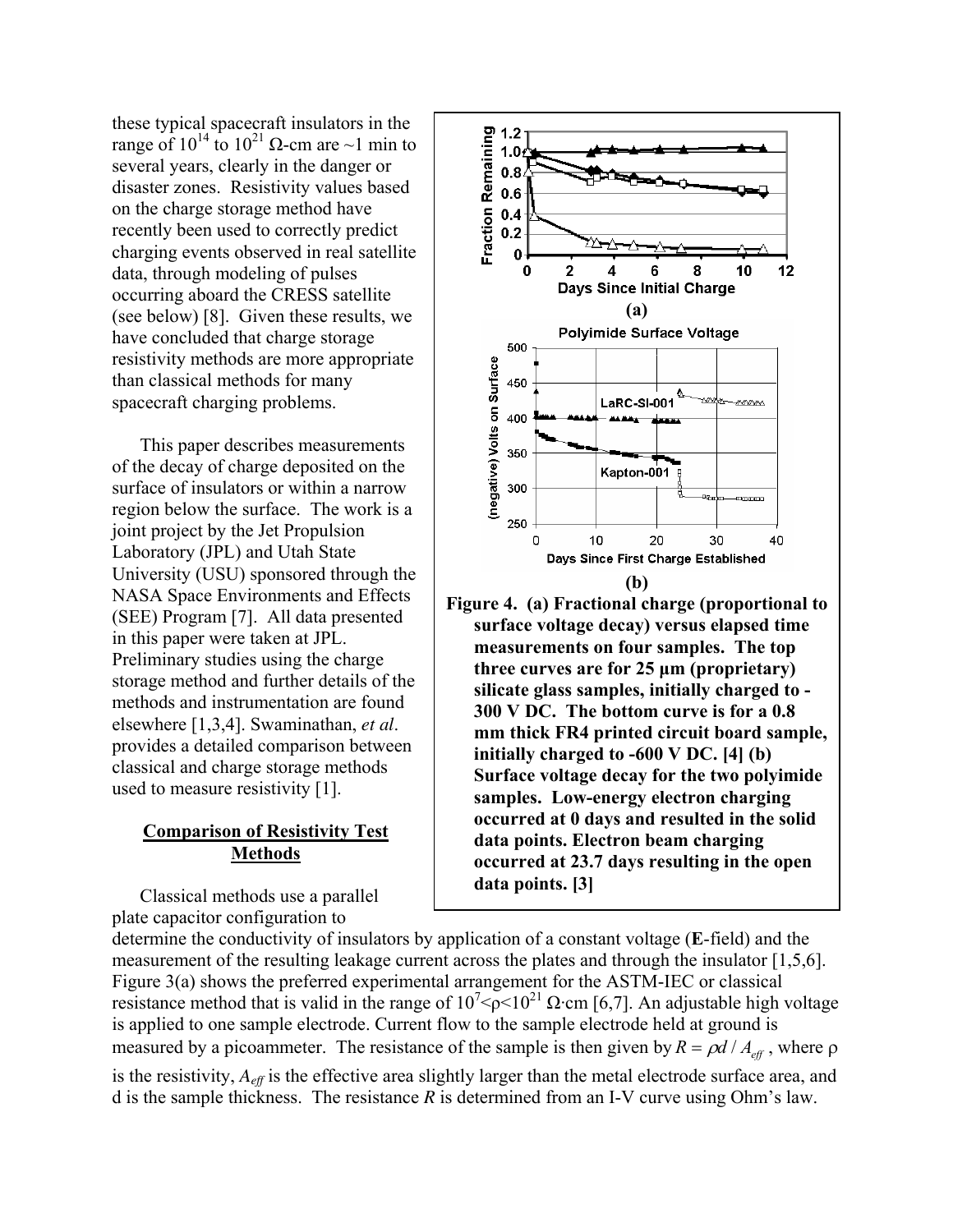Data obtained using the classical resistance method for specific spacecraft materials such as Kapton H [9] and FR4 printed circuit board [4] materials are provided in other references [1,3,4]. Comparisons between classical and charge storage decay methods for some specific samples are made below; other such results are given in Refs. 1 and 4.

The voltages developed in space are usually generated by impressing charge into the insulation, not by the application of voltage from a power supply onto electrodes. Conductivity is more appropriately measured for spacecraft charging applications as the "decay" of charge deposited on the surface of an insulator. The arrangement for charging and measuring the surface charge (or voltage) on an insulated surface is shown in Figure 3(b). Charge decay methods expose one side of the insulator in vacuum to a charge source for deposition and treatments or to a field probe for charge monitoring. The other surface of the sample is in good contact with a conducting electrode and is connected to wiring so that it can be biased relative to ground or electron source, and can be monitored for currents. A TRe $K^{TM}$  electrostatic voltmeter [10] is used, that can sense surface voltages from –20 kV to +20 kV relative to local "ground," and from this infer local surface charge distributions. No electrical contact is made to the nearby HV surface. A custom capacitance transfer probe was constructed at JPL to make electric field measurements at sample surfaces *in situ* in a vacuum chamber, using a TreK<sup>TM</sup> probe external to the chamber; this isolates the sensitive  $TreK^{TM}$  probe from the charge sources and sample treatments.

A variety of charged particle sources for deposition and sample treatment are available. For the basic charge storage measurements, a low energy  $(\leq 10 \text{ eV})$  electron-emitting filament is used to provide uniform surface charge that does not penetrate far into the sample. This method (described in detail in Ref. 1) places the electrons gently onto the front surface, not deeper into the bulk of the insulator. Alternately, a broad-beam electron gun with accelerating potentials from 0 to 75 keV is available for uniform, stable charge deposition at energies in the few keV regime near the second crossover energy and at higher energies for study of internal sample charging. In addition, samples can be pre-treated using, low-energy electron fluxes, the higher energy electron beam, VIS/UV light photon fluxes, plasma sources, ion fluxes, and thermal treatments.

| Table 1. Resistivity models for CRRES Data from FR4 I finted Circuit Doard Samples. |                                              |                                                                        |                                                 |                                |
|-------------------------------------------------------------------------------------|----------------------------------------------|------------------------------------------------------------------------|-------------------------------------------------|--------------------------------|
| <b>Method Used to</b><br><b>Determine Resistivity</b>                               | Dark<br><b>Resistivity</b><br>$(\Omega$ -cm) | <b>Radiation-</b><br><b>Induced</b><br>Resistivity ( $\Omega$ -<br>cm) | <b>Total</b><br>Resistivity ( $\Omega$ -<br>cm) | <b>Relaxation</b><br>Time (hr) |
| <b>Classical Method</b>                                                             | $5x10^{1}$                                   | $3x 10^{18}$                                                           | $2x10^1$                                        |                                |
| Charge Storage Method                                                               | $2x10^{18}$                                  | same                                                                   | $1x10^{18}$                                     | 31                             |
| Best Fit to Pulse Data                                                              | $6x10^{18}$                                  | same                                                                   | $2x10^{18}$                                     | 52                             |

**Table 1. Resistivity Models for CRRES Data from FR4 Printed Circuit Board Samples.** 

Figures 4(a) [4] and 4(b) [3] show charge storage decay curves for six different materials. In each case, the resistivity is two to four orders of magnitude larger than that obtained with classical methods. For example, the charge storage value of resistivity for aluminum-backed 51  $\mu$ m Kapton H samples [4] was >5·10<sup>+19</sup>  $\Omega$ ·cm [see Fig. 4(b)], compared to a value of ~(3±1)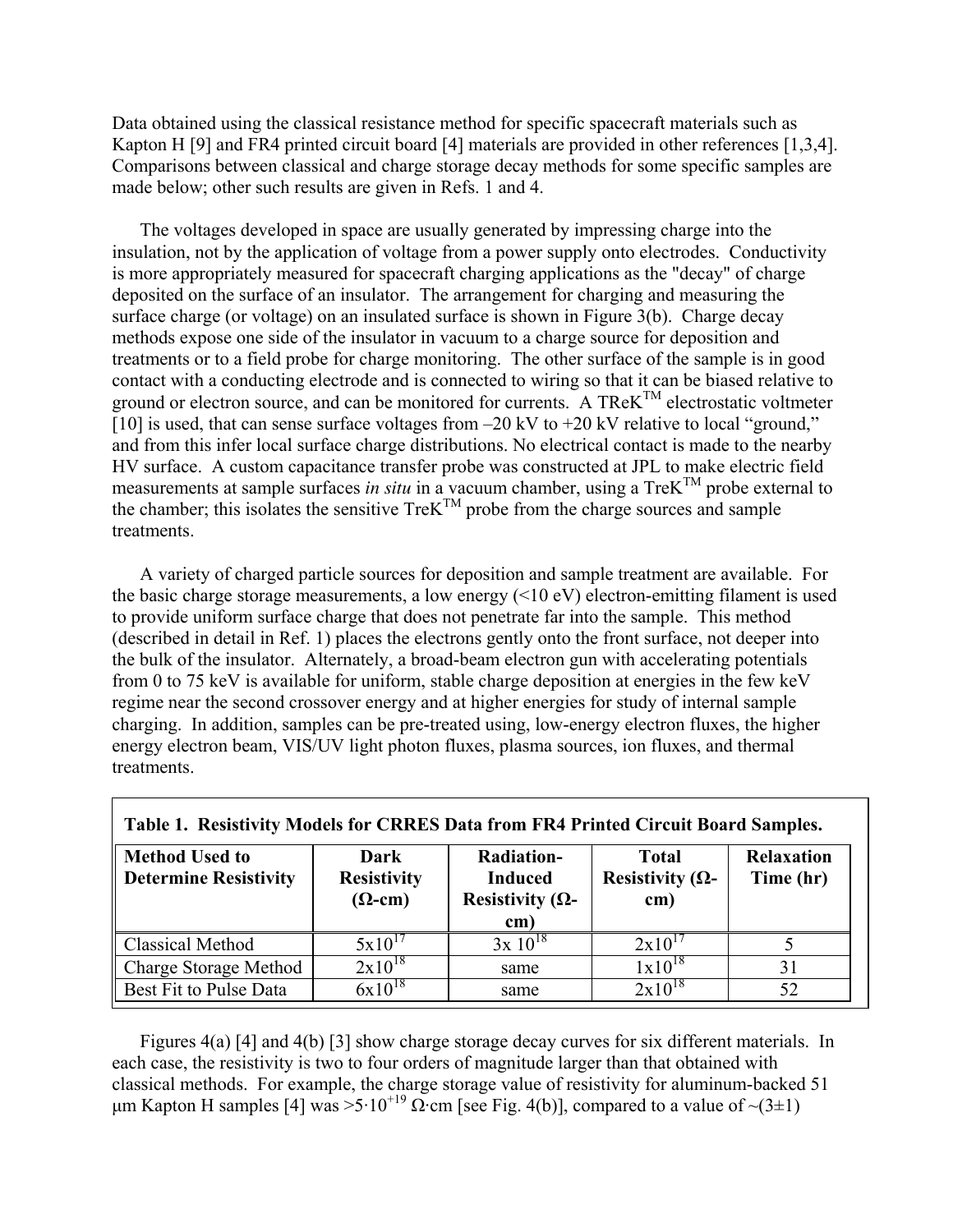$\cdot10^{+16}$  Ω·cm measured with classical methods and a handbook value of  $1 \cdot 10^{+17}$  Ω·cm [9]. Note that charge decay is measured on timescales reasonably similar to that experienced in space, at least a month, to correctly evaluate appropriate decay.

Frederickson and Brautigam have recently completed a study [8] of Internal Discharge Monitor (IDM) pulse data [11] from sample aboard the *Combined Release and Radiation Effects Satellite* (CRRES) [12], which provides compelling evidence for the validity of using charge storage resistivity values in spacecraft charging modeling. The project used only basic laboratory-derived materials properties (including resistivity) and data from onboard environmental charge flux monitors as inputs to models for internal charge deposition and migration within test samples to successfully predict the sample electrostatic discharge (ESD) pulsing amplitude and frequency over a time scale of hundreds of days and more than a thousand orbits. Central to the success of the project was the use of the charge storage resisitvity in place of the classical value of resistivity.

**Application of Charge Storage Resistivity to Charging Modeling**

Specifically, data records were mined for IDM pulse data as a function of elapsed time for a variety of insulator samples, including a 0.8 mm thick FR4 printed circuit board sample, shown in the middle graph of Figure 5. Concurrent electron environmental data over a range of energies from ~0.1 to 5 MeV were also mined and parameterized to obtain a dosage profile impinging on the sample as a function of elapsed time over the  $\sim$ 15 month lifetime of the satellite. These parameterized dosage profiles for each half-orbit  $(\sim 5$  hr period) were used, together with stopping power and conductivity data for the sample materials, to model the charge deposition profile, the



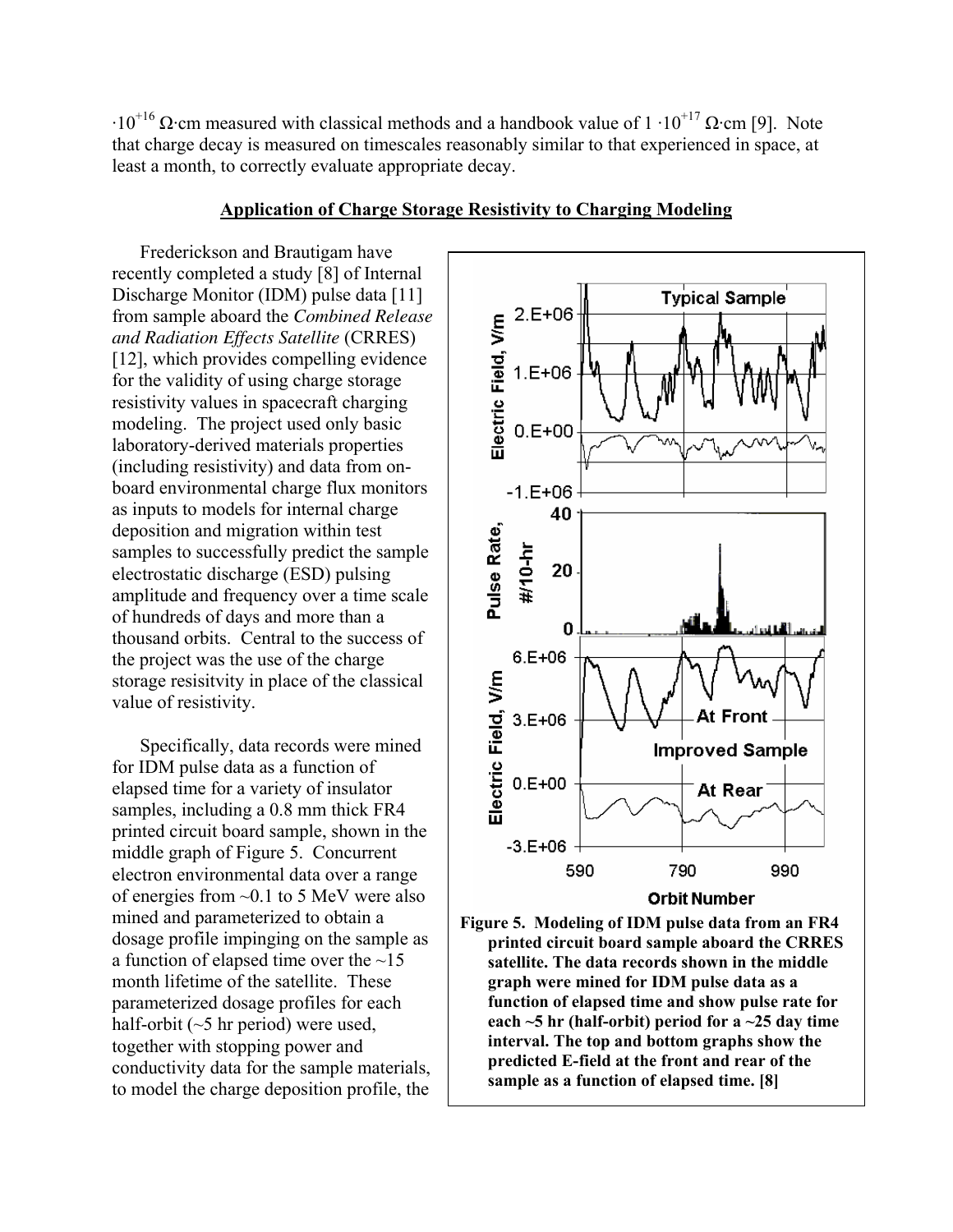charge transport, and the time evolution of the internal charge distribution. The NUMIT code [13] was then used to calculate and time-evolving **E**-field profile.

The top and bottom graphs in Figure 5 show the predicted **E**-field at the front and rear of the sample as a function of elapsed time. The top panel is based on the classical resistivity value of FR4 board and an estimated value of the radiation-induced conductivity based on results for similar materials (values are listed in Table I). Note that at no time does the **E**-field in the top panel of Figure 5 exceed 25% of the value of  $1 \cdot 10^7$  V/m, which is typically needed to induce occasional pulsing. This prediction of no pulsing is consistent with the observation that the relaxation time from the total resistivity (dark resistivity and radiation-induced resistivities added in parallel) based on Equation (1) of  $\sim$ 5 hr is less than the orbit time of  $\sim$ 10 hr. However, when the measured charge storage resistivity is used to predict the **E**-field evolution (see lower panel

of Figure 5), the **E**-field exceeds  $0.6 \cdot 10^7$  V/m near 600, 790, 850 and 1050 orbit number. In each case, there is corresponding pulse activity observed in the central panel of Figure 5, with the pulse rate amplitude correlated to the magnitude of the **E**-field. Again, the prediction of pulsing is consistent with the predicted relaxation time of  $\sim$ 31 hrs from Equation (1), which is well in excess of the orbit time. Finally, a value of dark resistivity that best fits the pulse data was determined. Note that because the charge storage resistivity and the estimated radiation-induced resistivity are comparable, the total resistivity of the best fit is only a factor of two larger than the total resistivity using the measured charge storage resistivity.

## **Effects of Internal Charge Distributions**

Given the preliminary results from charge storage measurements of spacecraft insulators and the successful use of these measurements to model charge storage and dissipation and to predict pulsing in real world applications, it is tempting to consider the problem solved and simply use charge storage resistivities in place of classical resistivities for future modeling. However, the question of why the classical and charge storage methods produce resistivity values that differ by as much as four orders of magnitude still needs to be addressed, if for no other reason than to know which resistivity value to use for different circumstances (to say nothing of understanding the questions of the underlying physics).

While there is yet no clear explanation as to why the two methods produce such divergent results,



**Figure 6. Electric fields resulting from charge distribution within insulating samples. The dashed green line shows the E-field for a surface charge distribution. The red solid line shows the Efield for a typical charge distribution resulting from highenergy electron bombardment. The inset shows the extent of the internal E-field in relation to the incident electron penetration depth and the secondary electron escape depth.**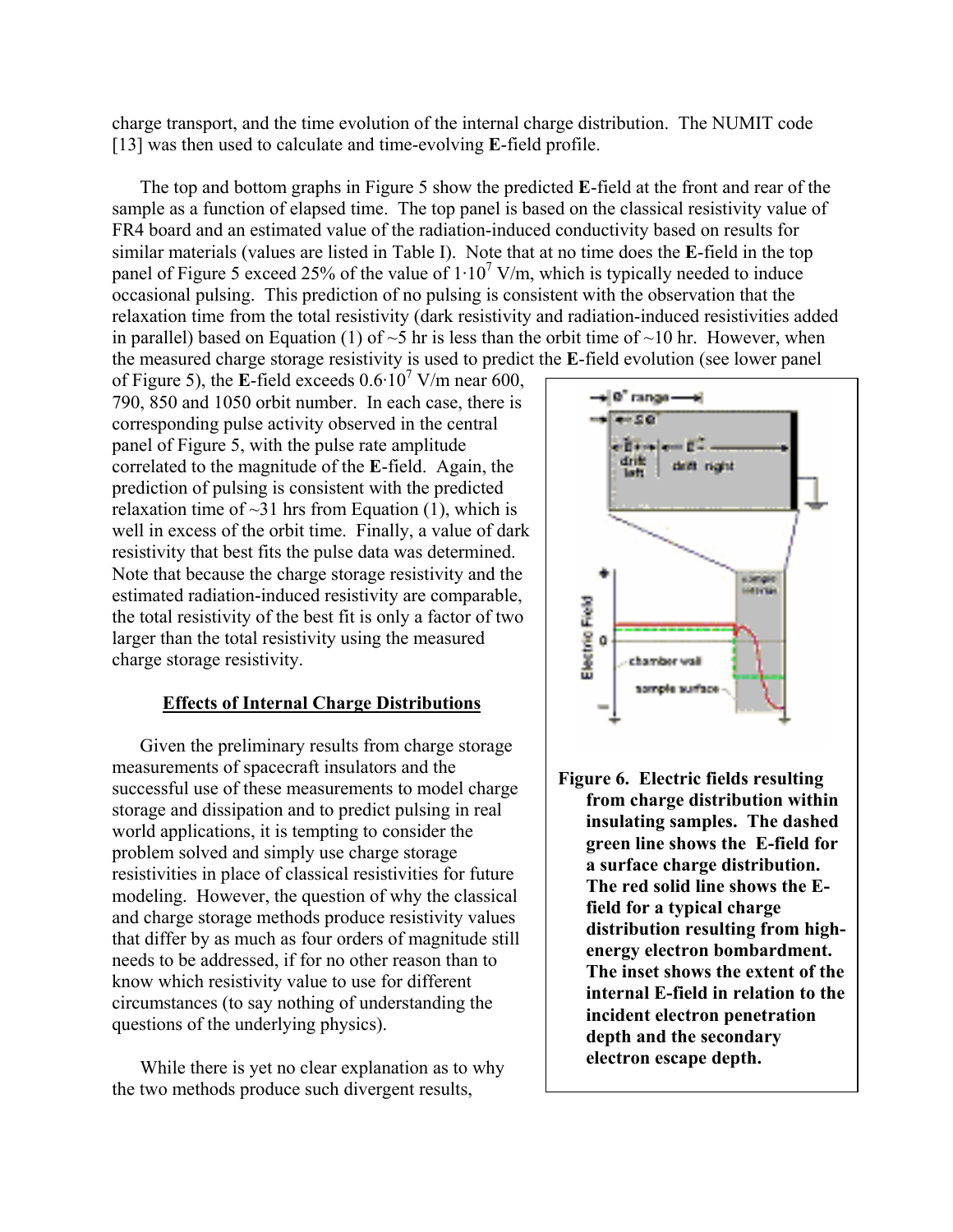preliminary results suggest internal charge distribution and electric fields are critical to understanding the underlying physics. To illustrate these processes requires knowledge of how charge is deposited within the insulator, the mechanisms for charge trapping and charge transport within the insulator, and how the profile of trapped charge affects the transport and emission of charges from insulators. One must consider generation of mobile electrons and holes, their trapping, thermal de-trapping, tunneling, mobility, recombination and emission from the sample.

A number of experiments have been conducted in this project to investigate the role of charge deposition, charge transport and charge decay in materials properties such as conductivity and electron emission. In general, these experiments involve determining the effects of different sources and sample treatments, such as high-energy electron beams and radiation sources, ion sources, plasma sources, visible and UV light treatments, thermal treatments, or other treatments of the samples [4]. To evaluate conduction in unaltered insulators, their surfaces must be charged with low-energy electrons, as described above. Kilovolt electron beams, ions, or other treatments alter the sample as they excite secondary processes that repopulate trapping states in the insulator, or otherwise alter the material.

### **Charge deposition and distribution**

We begin by describing where charge is deposited in an insulator and how this is affected by the incident particle energy and the charge distribution already present in the insulator. Consider the electric fields resulting from charge distributions in the insulator depicted for a 1D scenario schematically in Figure 6. For very low incident energies, the mean free path of the incident electrons is very small (on the order of nanometers) and, to a good approximation, charge is deposited on the insulator surface. Such a surface charge distribution is also appropriate for a biased conducting surface [14] where charge produced in the interior rapidly migrates to the surface. A charge distribution confined to the surface results in a uniform **E**-field everywhere within the ideal insulator between the charged surface and the grounded rear electrode. The field is also constant external to the charged surface between a parallel grounded plate and the charge plane. The magnitude of the external field is typically much less than the internal field, as the ratio of the **E**-fields scales with the inverse ratio of the distances from the charged surface and the grounded planes. The surface charge on an insulator presents a barrier to incident electrons in the same manner as for a biased conductor [14]. Those incident electrons with insufficient energy to overcome the surface potential barrier are turned away; those with higher energies have their landing energies reduced.

Higher energy electrons penetrate further into the surface; for kilovolt electrons this can be on the order of um for insulators. Because space radiation injects charge into the interior of the insulator, generally the highest voltage is achieved internal to the insulator. A simple approximation is that all charge is deposited in a plane at a uniform depth, equal to the mean free path of the incident electrons. Note that this approximation is that used for the stopping power in the Sternglass formulation of the secondary electron yield formula [15]. If the plane of charge is moved into the insulator to the depth of the mean free path, the electric displacement on the left side of the charge plane remains unchanged, but the constant electric field inside the left side of the insulator is decreased by a factor of  $1/\varepsilon_r$ . An alternate approximation for high-energy electron penetration is that the number of energy loss scattering events (or equivalently, the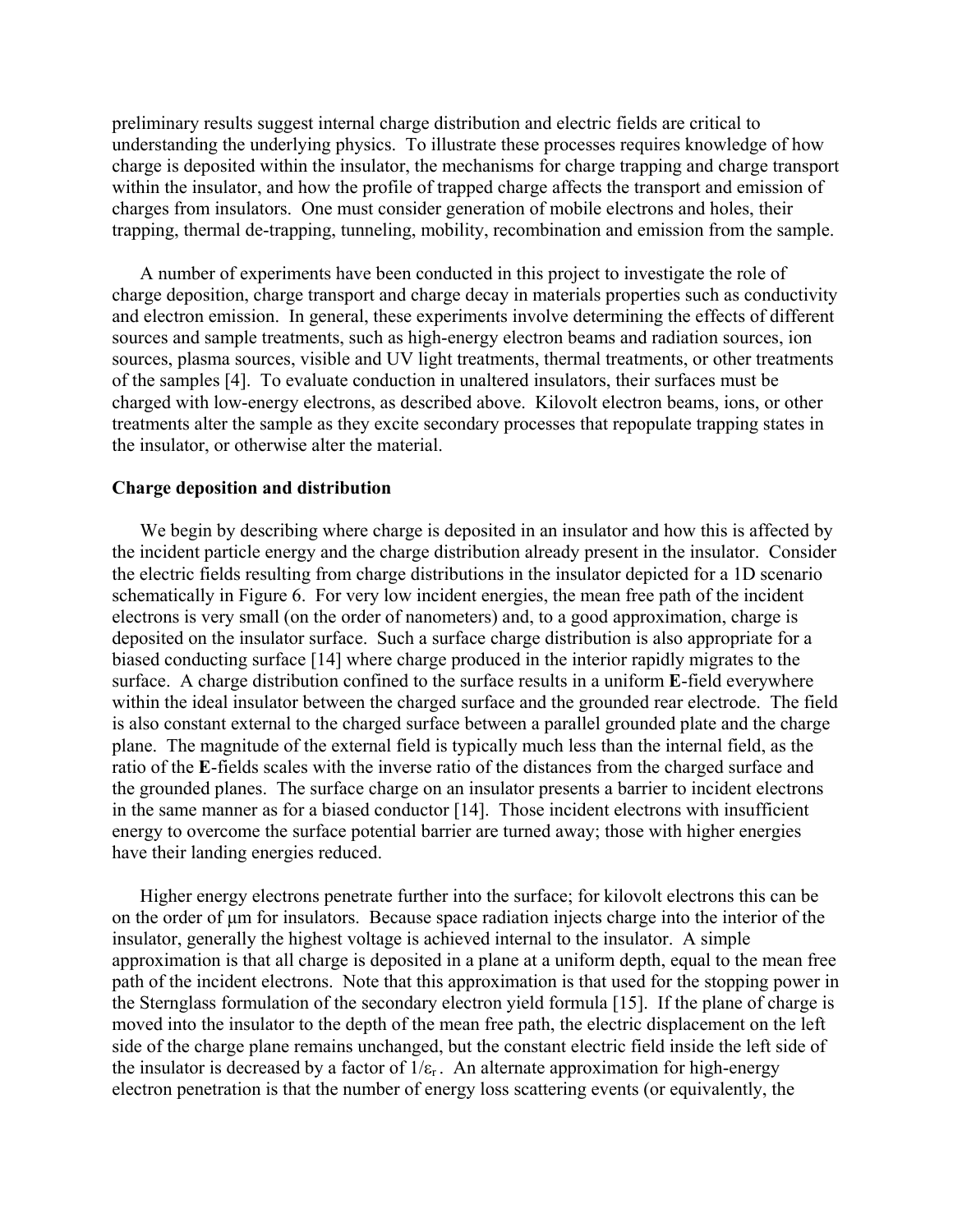number of SEs generated) for the incident electrons is independent of depth (or equivalently, that the stopping power is constant), up to the penetration depth where all incident electron energy has been dissipated. (Note, this approximation is used for the constant loss formulations of the secondary electron yield formula [16]. Other models for SE yield, termed power law models, assume stopping power is proportional to the incident electron energy to the  $n<sup>th</sup>$  power, where 1<n≤2; these reflect that higher energy electrons will produce more SE's and lead to a higher SE production near the surface [16]. ) Any of these models provide a way to model the charge distribution inside an insulator, assuming that charge is not mobile and that the subsequent deposition is not affected by the presence of an internal charge distribution.

A more reliable picture for a typical charge distribution set up by high-energy electron bombardment is substantially more complex, if we consider charge mobility and the affect of the charge distribution of subsequent deposition. An appropriate model for this is illustrated by the solid line of the main curve in Figure 6 and the accompanying inset. Negative charge is deposited in the insulator up to some range of the incident energy electrons, typically on the order of  $\mu$ m. For typical insulators, the stopping power is found to be a larger exponent than for most metals, leading to non-linear charge deposition and reflecting the effect of charge build up in the insulator on deposition [17]. Over a narrow depth below the surface—determined by the mean free path of low-energy SEs, which are most commonly on the order of a few eV—the number of secondary electron that leave the sample often exceeds the number of electrons deposited by the incident beam; this leads to a net positive charge distribution in the SE electron region indicated in Figure 6. Thus, there can be a charge double-layer at the surface. That is, there is a sample region near the surface with an **E**-field to the left, a sample region on the right with an **E**-field to the right, and a zero-field plane between these two regions. The zero-field plane is typically found between the incident electron penetration depth and the SE escape depth and is the depth where the voltage is most negative [22]. The depth of the zero-field plane will increase with increasing penetration depth or incident beam energy.

Figure 6 illustrates a specific situation where the thickness of the sample is about 1/3 of the distance to the vacuum wall, and therefore the electric field in the vacuum region is roughly 1/3 of that in the sample assuming surface charge only. In real spacecraft arrangements, the distance to ground in the vacuum is very much greater than the sample thickness. Thus, in real spacecraft, the electric field strength in the back of the insulator is perhaps a hundred times larger than that in the front. Figure 6 also illustrates incident electrons with a penetration depth about ⅔ of the sample thickness. As incident electron energy increases, the incident electron range increases and the maximum voltage at the zero-field plane approaches the grounded rear electrode, resulting in an increased electric field strength.

### **Charge migration**

We next look at how the internal charge distribution can affect the migration of charge (conductivity). Figure 7 shows a qualitative picture of the simplified band level diagrams of an insulating sample exposed to successively higher fluxes of high-energy electron irradiation, beginning with a virgin sample in Figure 7(a). As high-energy electrons enter the insulator, they deposit energy in the region up to the penetration depth, which excites electrons into the conduction band [see Figure 7(b) and (c)]. There is typically one electron-hole pair generated for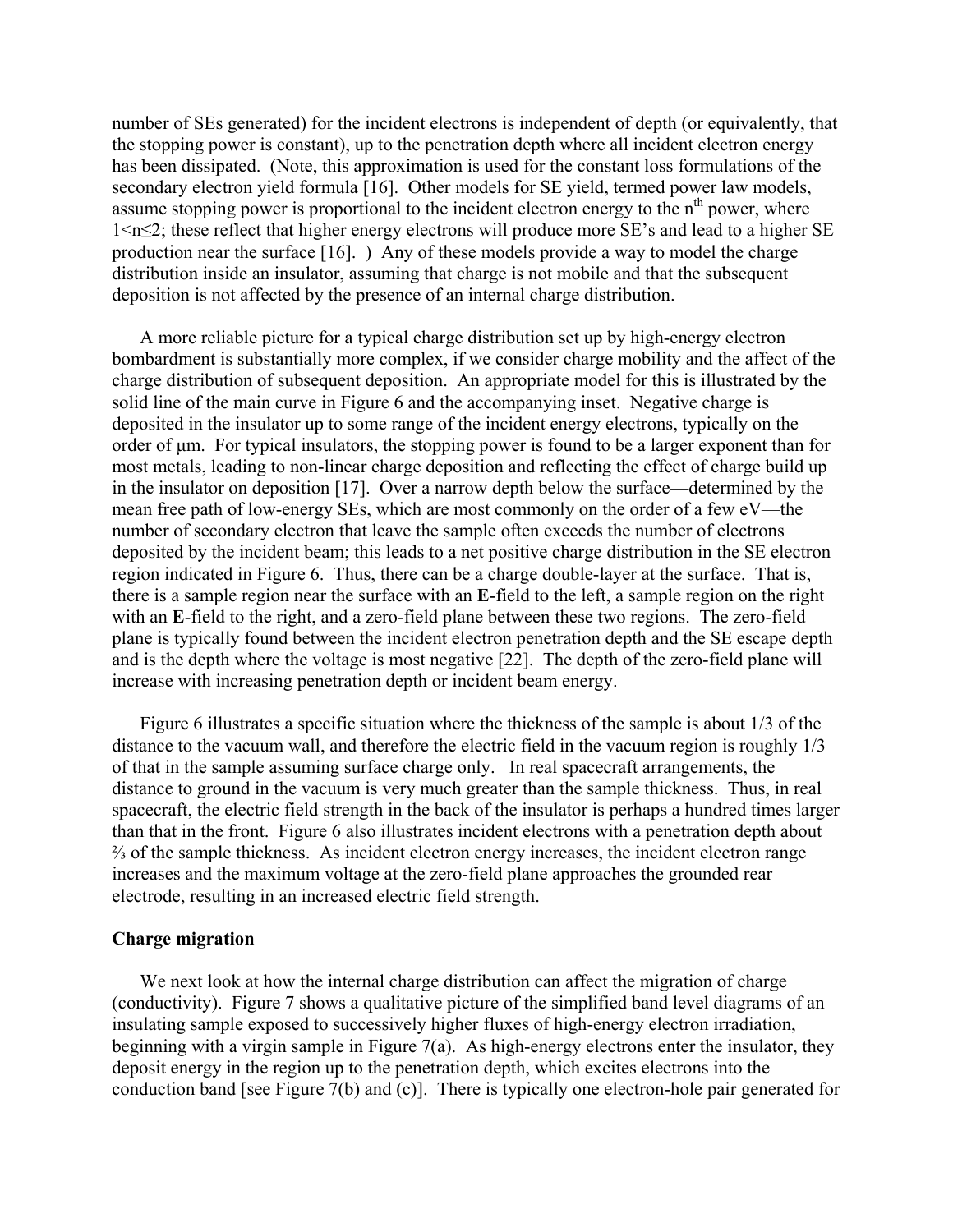each  $\sim$  30 eV (that is  $\sim$ 3 E<sub>gap</sub>) lost by the incident electron, and perhaps 40 such electron-hole pairs can be generated for each kilovolt of incident electron energy dissipated. As charge builds up within the insulator, the maximum voltage at zero-field plane increases, resulting in the bandbending behavior illustrated in Figures 7(b) and (c).

Electrons in the region to the left of the zero-field plane are driven to the left. The conductivity of an insulator is altered as radiation-induced excited electrons accumulate and trapped states are filled with electrons. Thermal emission from shallow traps to the conduction band occurs (slowly) everywhere that shallow traps are occupied. This is typically a small effect at room temperature. The conduction electrons are then preferentially driven in the direction of the **E**-field, but are quickly recaptured in another trapped state. This leads to what is referred to as hopping conductivity, as the electrons preferentially progress in short "hops" from one trapped state to the next, with a net motion in the direction of the **E**-field. As these hopping electrons reach the surface, they can be thermally excited from a trapped state to an energy sufficient to overcome the surface potential barrier. The distance from the zero-field plane, where the voltage is maximum, through the sample surface and across the vacuum is large, and therefore the electric field in this region is relatively small.

If the interior charge build up is large enough, the peak voltage can exceed the vacuum level of the sample. This means that as hopping electrons progress towards the surface they will encounter a point at which they will be excited to a conduction band state above the vacuum level. At this point, the sample is said to have a negative electron affinity and the electrons can proceed unimpeded to the surface and across the surface barrier. This negative electron affinity effect can greatly extend the region over which SEs can escape the material, thereby dramatically increasing SE yield [18]. Because electrons involved in hopping conductivity undergo slow transitions from trapped states to the conduction band states, after the irradiation stops, thermal emission currents may persist for some time until the shallow traps have emptied. This is called the Malter Effect [19].

Trapped electron moving from the zero-field plane to the right can proceed via hopping conductivity, or by an alternate method called tunneling [see Figures 7(d), (e) and (f)]. From the zero-field plane, the distance to the sample electrode is short and therefore the electric field near the electrode is large. The field can be further enhanced by using higher energy electrons to bring the penetration depth, as well as the maximum voltage zero field plane, closer to the rear electrode of the sample. This field in the back of the sample can become so large that shallowtrapped electrons tunnel to the conduction band and provide enhanced conductivity. This can occur in a range of field strength similar to that in which electrical breakdown *easily* occurs  $(5x10<sup>5</sup> V/cm)$ , and may either contribute to breakdowns or prevent them by reducing charge build-up through increased conductivity, depending on the nature of the defects that are responsible for the breakdowns.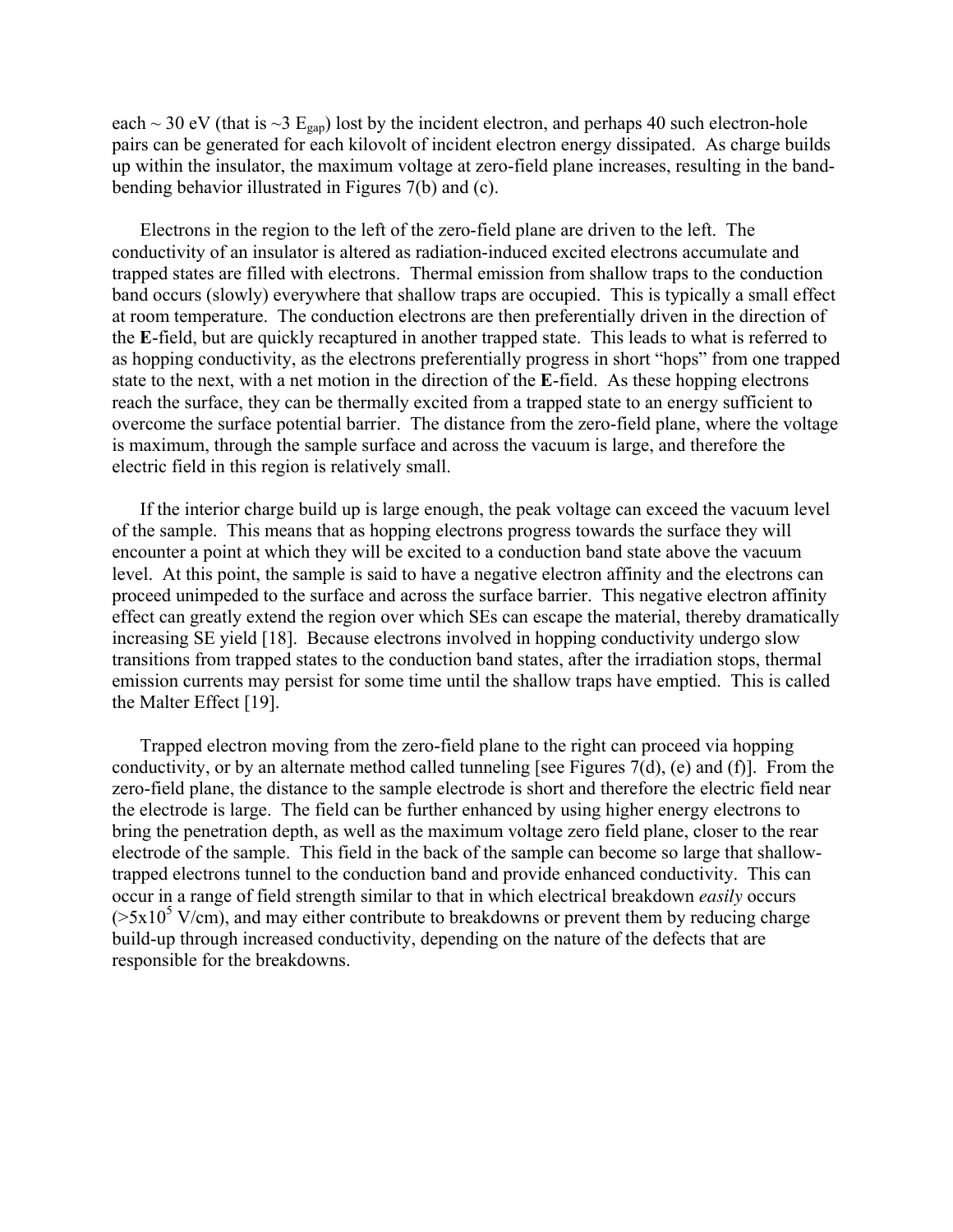

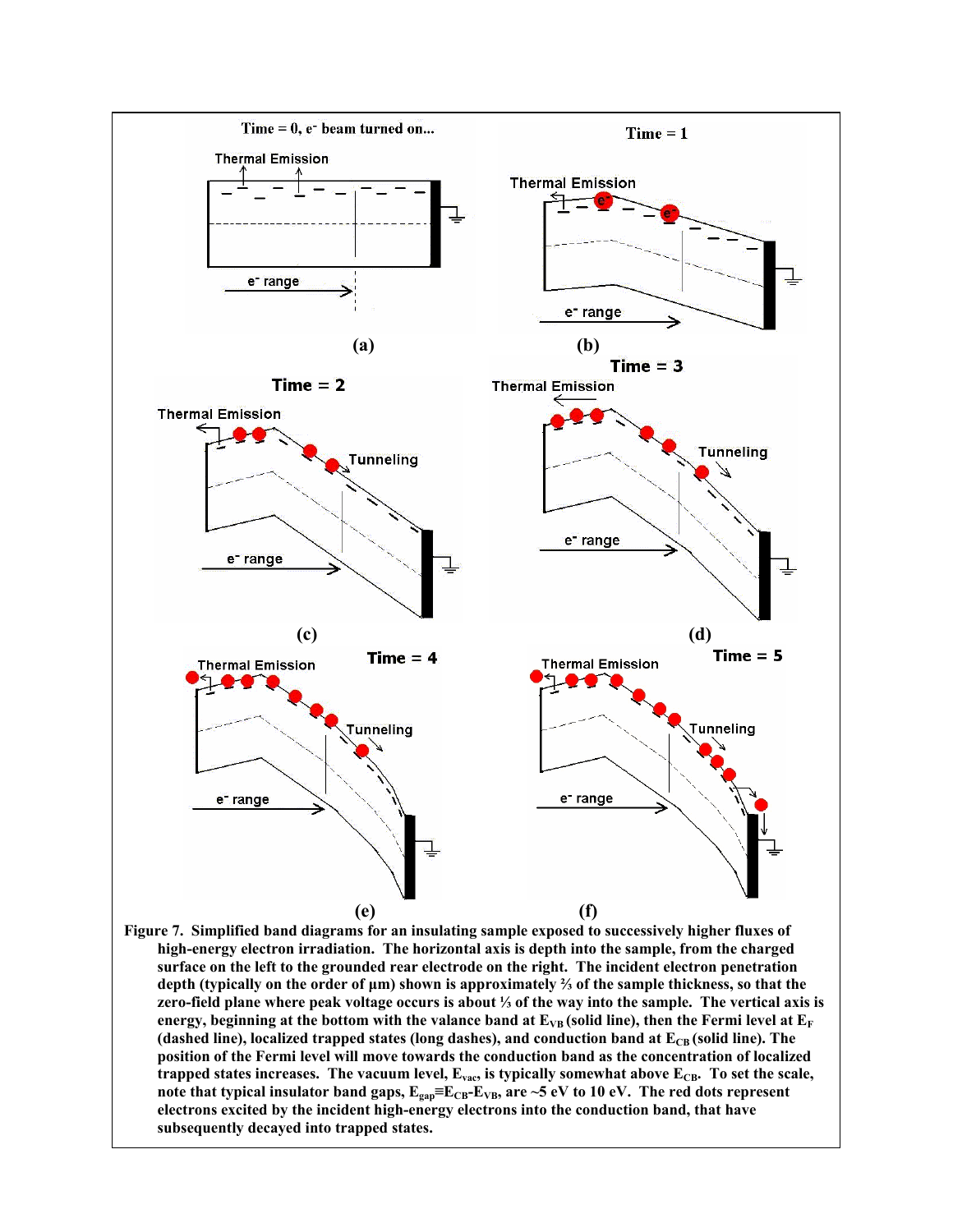#### **Observed effects due to high-energy electron pre-treatments**

Figures 8(a) and 8(b) shows Q-V electron-beam charging data for three similar 25  $\mu$ m silicate glass samples (proprietary, undisclosed materials) [also shown in Figure 4(a)]. Here Q is the cumulative charge incident on the sample surface from a series of short high-energy electron beam pulses and V is the measured incremental surface voltage proportional to surface charge. For Figure 8(a) [top curve in Figure 4(a)], a 10 keV electron beam was used for which the electron penetration depth was less than 10% into the insulator and the **E**-field at the rear of the insulator was relatively small. Currents arriving at the sample surface and the sample electrode were small and not affected by the developing surface voltage, as demonstrated by the straight line in Figure 8(a) for the good, non-leaky insulator. The material used for Figure 8(b) [middle curve in Figure 4(a)] was manufactured to be more conductive. The slight curvature of the trace in Fig. 8(b) indicates the occurrence of conduction currents during the time of charge-up irradiation, that is that this is a slightly leaky insulator. The insulator's capacitance was determined from the slope of the curve at small Q.

This contrasts with the behavior shown in Figure 8(c) for which, the sample behaves as a capacitor during early irradiation, whereas it behaves as a voltage regulator during continued irradiation. Figure 8(c) shows data for the same glass samples irradiated with 40 keV electrons, where the deepest incident electrons penetrate nearly 90% into the sample. In this case, the zerofield plane is much closer to the rear grounded electrode; thus, the electric field in the rear of the sample is much larger, many electrons are excited into traps near the rear electrode, and tunneling currents are larger.



**Figure 8. Effect of high-energy electron bombardment on charge storage. Q-V electron-beam charging data for three similar 25 µm (proprietary undisclosed materials) silicate glass samples [also shown in Figure 4(a)}. Q is the cumulative charge incident on the sample surface from a series of short high-energy electron beam bursts and V is the measured incremental surface voltage proportional to surface charge. (a) 10-keV charging curve for non-leaky sample, where the electron penetration depth was less than 10% into the insulator and the E-field at the rear of the insulator was relatively small. (b) 10-keV charging curve for slightly leaky sample. (c) Charging curve of a similar sample using 40-keV incident electrons, where the electron penetration depth was nearly 90% into the insulator and the Efield at the rear of the insulator was relatively large [4].**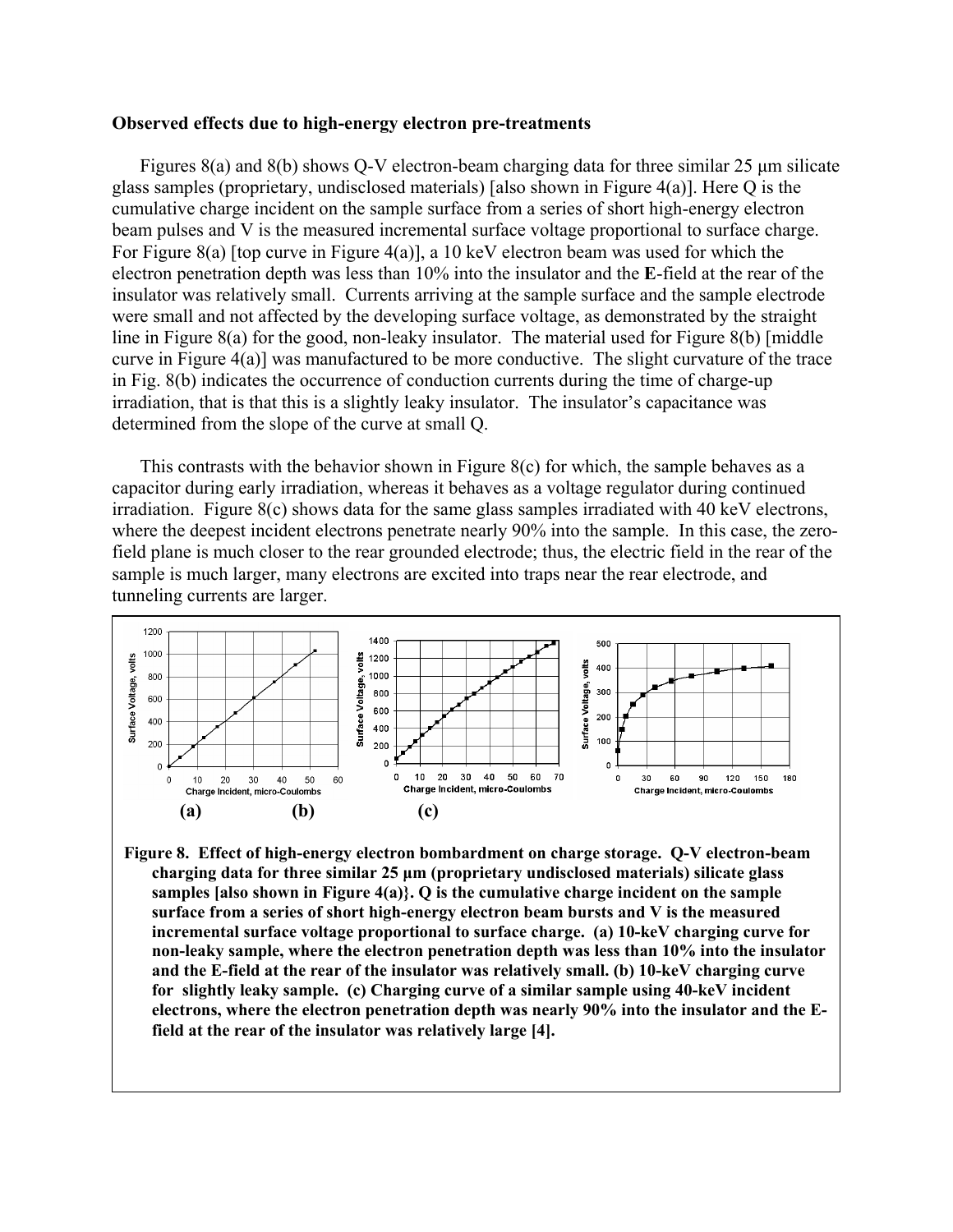Figure 8(c) hints that the various radiation-generated conduction mechanisms in these glass samples prevent the development of a strong electric field, provided there is sufficient beam that penetrates throughout the sample. On the se samples with 40-keV beams, much smal ler surface voltage is produced than is produced with 10- or 20-keV electron beams even though at all three energies all of the electrons are stopped in the insulator. This is evide nced by the large curvature and low surface voltag e in Figure 8(c), resulting from large charge bleed-off due to the enhanced conductivi ty. Charging induced by electron irradiation is strongly modified by the electron-hole pairs that the irradiation generates in the insulator . High field effects at or above  $10^6$  V/cm act strongly on the electron-hole pairs and on electrons in shallow traps to provid e extended conductivity which can be evaluated by measuring surface voltage on the insulator. Also note that monitoring surface voltage while irradiating with electrons that stop just short of penetrating the insulator provides a way to roughly evaluate electron mean free path in an insulating material.





Our experiments also show that "Malter" electron emission occurs for hours after turning off the electron beam. This Malter emission—similar to emission due to negative electron affinity in semiconductors—is a result of the prior radiation or optical excitations of valence electrons and their slow drift among traps towards the surface where they are subsequently emitted. Evidence for this comes from 10 keV-electron irradiation samples shown in Figure 9, where electrons are continually emitted for hours from the irradiated surface after the irradiation ceases. The long emission duration indicates that hopping is a dominant mechanism and that the conduction band is not significantly below the vacuum level. Additionally, monitoring current from the rear grounded electrode indicted that similar emission occurs at the rear electrode as well [4].

### **Light-induced conductivity**

Visible light has been used after charging the sample to investigate the conduction contributed by electrons (or holes) emitted from shallow trapping levels separately from the natural dark conductivity [4]. Kilovolt electron irradiations excited electrons into the conduction band, from where they decayed into traps. After irradiation, the trapped population was probed by exciting these trapped electrons into the conduction band to enhance conductivity so that the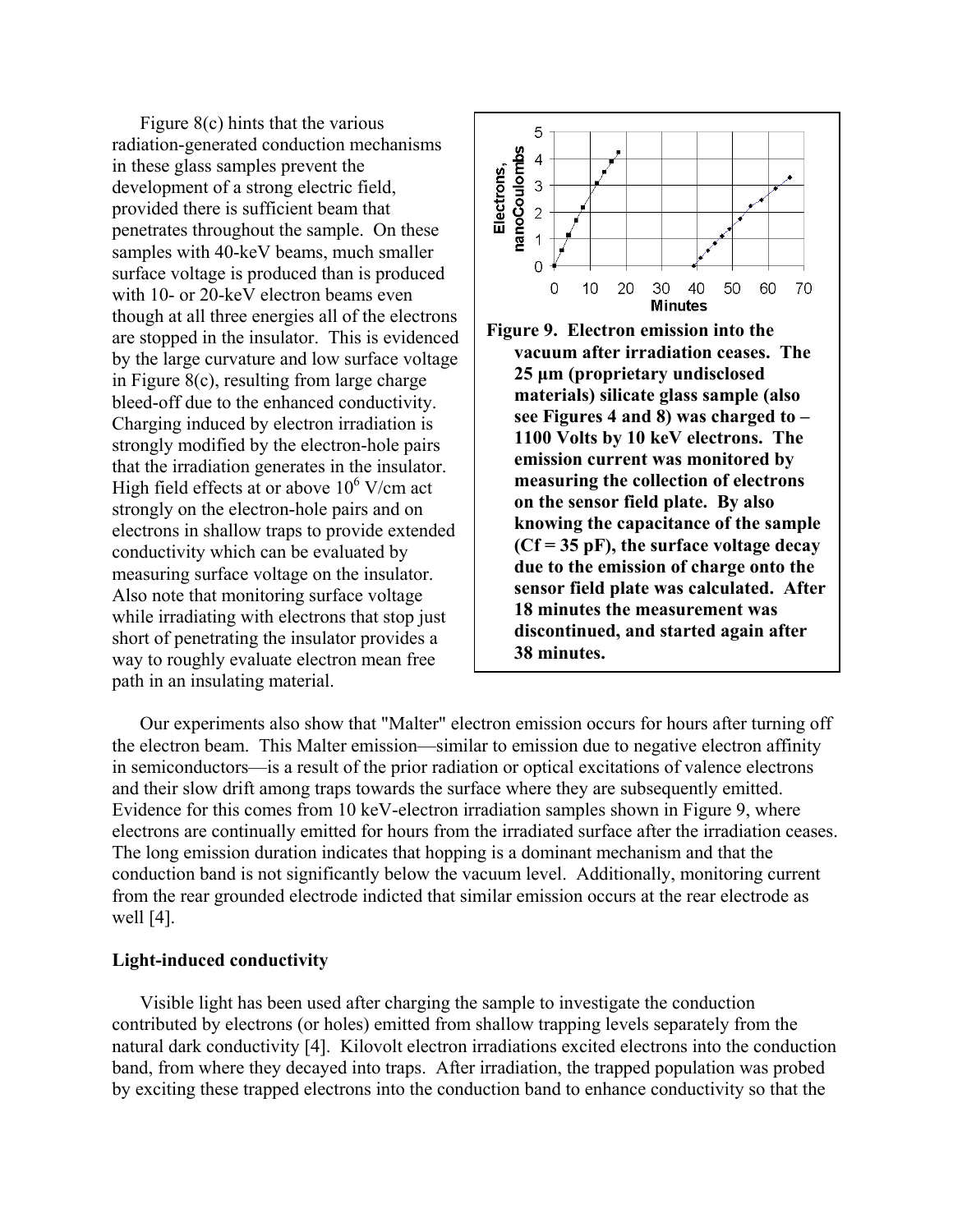sample surface voltage decayed. Light of frequency ν can excite an electron transition from a trapped level into the conduction band provided that hy  $> \Delta E$ , where the trapped states are an energy ∆E below the bottom of the conduction band. Thus, the relative currents for increasing light frequency provide information about the energy distribution of trapped states. In these experiments, a light source illuminated the pre-charged sample while a minimal positive battery voltage was maintained so that charge did not escape the surface of the sample. The lightinduced conductivity caused the surface voltage to decay, and this voltage decay provided a sensitive monitor for conductivity.

In some samples, the effects of visible light-induced conductivity were found to be dominant while in other samples visible light provides negligible conductivity. A Teflon ™ sample that was irradiated with an electron beam at 1 kV surface voltage showed almost no discharge. By contrast, polyimide samples 50 µm thick that underwent similar irradiation were discharged in a few hours by a 1-watt incandescent filament. (A caution is evident from this result: the light emitted by an electron gun filament can potentially modify the charging process induced by the gun's electrons.) In some samples, light has been used to neutralize internal charging induced in prior tests so that further electron emission testing may proceed without initial charge in the sample [20,21].

## **Acknowledgments**

This work was supported by the NASA Space Environments and Effects (SEE) Program [7] and a USU Space Dynamics Laboratory Enabling Technologies Program Research Grant.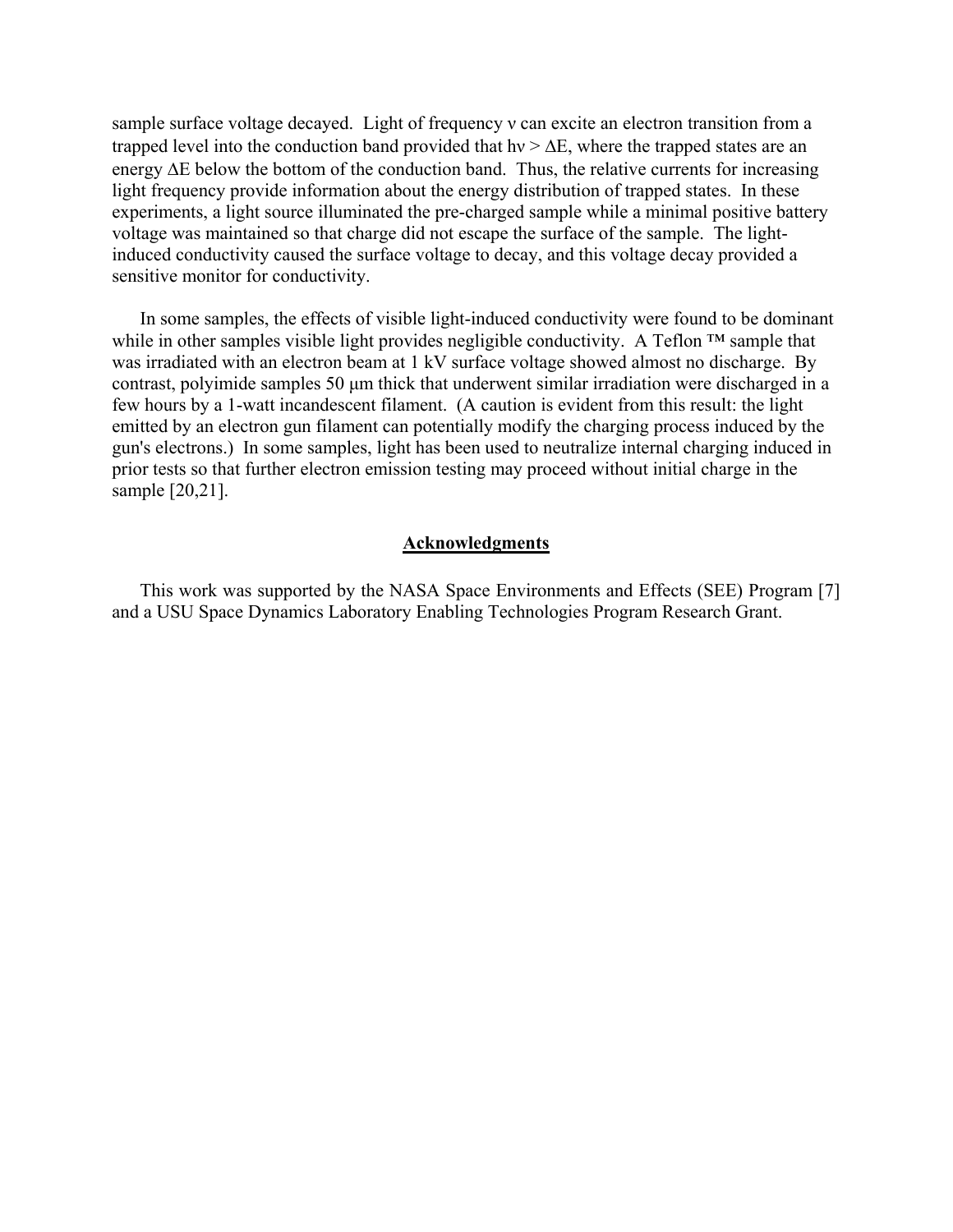# **References**

- 1. Prasanna Swaminathan, A. R. Frederickson, J.R. Dennison, Alec Sim, Jerilyn Brunson, Eric Crapo, "Comparison Of Classical And Charge Storage Methods For Determining Conductivity Of Thin Film Insulators," Proceedings of the 8th Spacecraft Charging Technology Conference, October 20-24, 2003, Huntsville, Alabama.
- 2. W. Tillar Shugg, Handbook of Electrical and Electronic Insulating Materials, 2nd Ed; The Guide to Plastics by the Editors of Modern Plastics Encyclopedia, McGraw Hill, Inc., N.Y., 1970.
- 3. A.R. Frederickson, C. E. Benson and J. F. Bockman, "Measurement of Charge Storage and Leakage in Polyimides," Nuclear Instruments and Methods in Physics Research B, 454-60, 2003.
- 4. A.R. Frederickson and J. R. Dennison, "Measurement of Conductivity and Charge Storage in Insulators Related to Spacecraft Charging," accepted for publication in IEEE Trans. Nuc. Sci., Dec. 2003.
- 5. ASTM D 257-99, "Standard Test Methods for DC Resistance or Conductance of Insulating Materials" (American Society for Testing and Materials, 100 Barr Harbor drive, West Conshohocken, PA 19428, 1999).
- 6. IEC 93, International Electrotechnical Commission Publication 93, Methods of Test for Volume Resistivity and Surface Resistivity of Solid Electrical Insulating Materials, Second Edition, 1980.
- 7. J.R. Dennison and A.R.Frederickson, "Electronic properties of materials with application to spacecraft charging", NASA Space Environments and Effects (SEE) Program Grant NAS8- 02031,.2002-2004.
- 8. A. Robb Frederickson and Donald H. Brautigam, "Mining CRRES IDM Pulse Data and CRRES Environmental Data to Improve Spacecraft Charging/Discharging Models and Guidelines," Final Report: NASA SEE Program Contract No. NAS7-1407, Task Order 10676, 2003; to be published.
- 9. Kapton polyimide film product information: Physical Properties, Report H-38492-1, (Dupont, Wilmington, DE, February, 1997); <http://www.dupontteijinfilms.com/>, June 20, 2002; The Red Book, RB 1, (Sheldahl Technical Materials, Northfield MN, 1995); <http://www.sheldahl.com/Product/TechMaterials.htm> , June 20, 2002.
- 10. Operators Manual, Model 341A, High Voltage Electrostatic Voltmeter, Trek, Inc., 11601 Maple Ridge Road, Medina, New York 14103, USA. Telephone: 1 (800) 367-8735 or 1 (585) 798-3140,<http://www.trekinc.com/>.